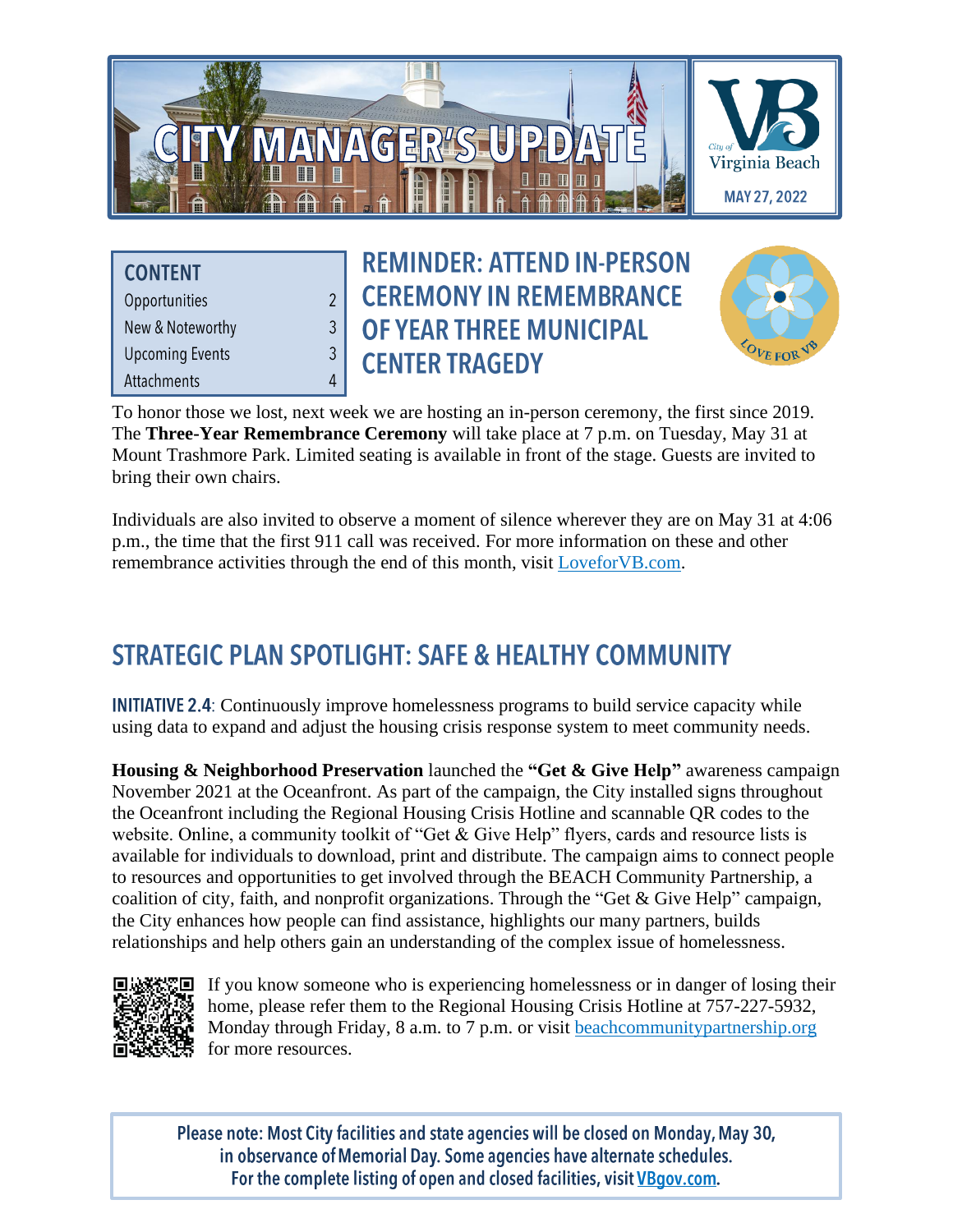#### - CALENDAR REMINDERS -

- MONDAY, MAY 30: Join Mayor Dyer and the Mayor's Veterans Committee to honor and pay tribute to the men and women of the armed forces at the annual Memorial Day Ceremony. It begins at noon at the Tidewater Veterans Memorial across from the Virginia Beach Convention Center.
- MONDAY, MAY 30: The Virginia Beach Arts & Humanities Commission is accepting nominations for the City's 2022 Champion for the Arts award through May 30. This award is presented annually to a person, or persons, who has made a significant impact in Virginia Beach's vibrant cultural and arts community through volunteer and/or financial contributions. Visit [VBgov.com/culture](https://www.vbgov.com/culture) to download the nomination form.
- TUESDAY, MAY 31: To be eligible to vote in the June 21 primary election, submit a voter registration application no later than close of business on May 31. Residents may register at the Voter Registration & Elections Office, Municipal Center, Bldg. 14, 2449 Princess Anne Road, all Virginia Beach Public Library locations, or online at the Department of Elections website a[t elections.virginia.gov.](https://www.elections.virginia.gov/)
- FRIDAY, JUNE 3: A survey is available for public input on the City's Sustainability Plan, which will be used to achieve long-term economic, environmental and social sustainability. Let us know what is missing and what could be improved. Find the survey a[t speakupVB.com.](http://www.speakupvb.com/)
- SUNDAY, JUNE 5: The  $5/31$  Memorial Planning Committee seeks feedback from the public regarding the 5/31 memorial. Comments can also be emailed directly to Kearns & West at [vb531@kearnswest.com.](mailto:vb531@kearnswest.com) Find the survey at [speakupVB.com.](http://www.speakupvb.com/)

# **OPPORTUNITIES**

## **CITY LAUNCHES STREETLIGHT AWARENESS CAMPAIGN**

We are asking Virginia Beach residents to help identify damaged, burned out, or otherwise nonfunctioning streetlights. Filing a report only takes a few minutes and can be done over the phone or online. Anyone reporting an issue should provide the ID tag located on the streetlight pole. If it is unsafe to reach the pole, or you are unable to find the tag, the general location, such as an intersection or block number will be enough to get the process started. Streetlights serviced by Dominion Energy will have an ID tag that begins with the letter B, R, or N, depending on the type of pole. Streetlights serviced by the City of Virginia Beach will have an ID tag that begins with the letter P and have a sticker with the City Seal above it.

To make a report about a light serviced by Dominion Energy:

- Visit [www.dominionenergy.com/streetlights](https://www.dominionenergy.com/streetlights) and fill out the form on the page
- Call 866-366-4357

To make a report about a light serviced by the City of Virginia Beach:

- Visit [VBgov.com/reportaproblem](https://www.vbgov.com/reportaproblem) and follow the on-screen prompts to submit the report
- Call 757-385-3111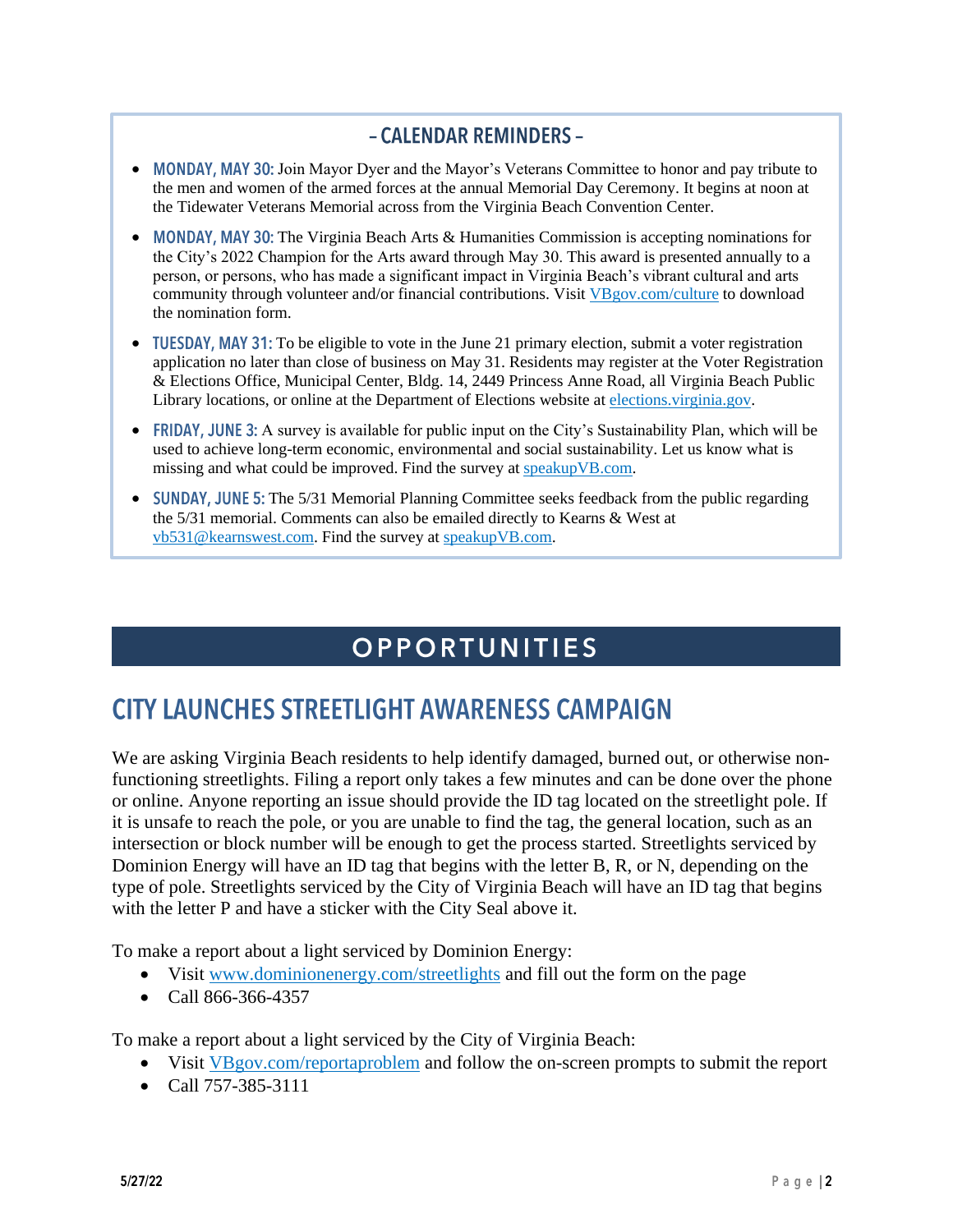# **NEW & NOTEWORTHY**

#### **CONVENTION CENTER AND SODEXO LIVE! TEAM UP TO SERVE HAMPTON ROADS COMMUNITY**

The **Virginia Beach Convention Center** and its food and beverage supplier, **Sodexo Live!**, recently partnered to prepare 1,500 servings of soup for local shelters and service providers. The **Big Soup Servathon** event was part of the Sodexo Stop Hunger Foundation and its ongoing mission to end



hunger and address food insecurity. The following organizations received soup: Salvation Army ARC in Virginia Beach, Soup Kitchen in Norfolk, Union Mission in Norfolk and the Judeo-Christian Outreach Center in Virginia Beach. Several media outlets and travel trade publications covered the regional community outreach event.

### **PUBLIC UTILITIES RELEASES ANNUAL WATER QUALITY REPORT**

The **2022 Virginia Beach Water Quality Report**, detailing water quality data compiled in 2021, is now available to **Public Utilities** customers. The report reveals that the water provided to customers continues to meet all federal and state mandates for safe drinking water. The report also contains information on the local sources of drinking water as well as how and why drinking water is treated. The reports are available at all Virginia Beach public libraries and recreation centers. An electronic copy of the report can also be found at [VBgov.com/waterquality.](http://www.vbgov.com/waterquality)

## **UPCOMING EVENTS**

- MOUNT TRASHMORE CARNIVAL: Rides, games and traditional state fair foods are available at the Summer Carnival at Mount Trashmore Park beginning today. Located in the parking lot off Edwin Drive, the carnival is great for all ages and offers free admission and free parking. Weather permitting, the carnival will operate Monday-Friday from 5-10 p.m.; Saturday-Sunday from 2-10 p.m. and on Memorial Day (May 30) from 2-10 p.m. It will not be open Tuesday, May 31.
- CLEAN THE BAY DAY: The 2022 hybrid event will last six days and start May 30 ending with an in-person event on June 4. Register in advance for the final date at [cbf.org](https://www.cbf.org/) by looking over the map of areas with clean-up sites, choosing your locality, and registering yourself or your group.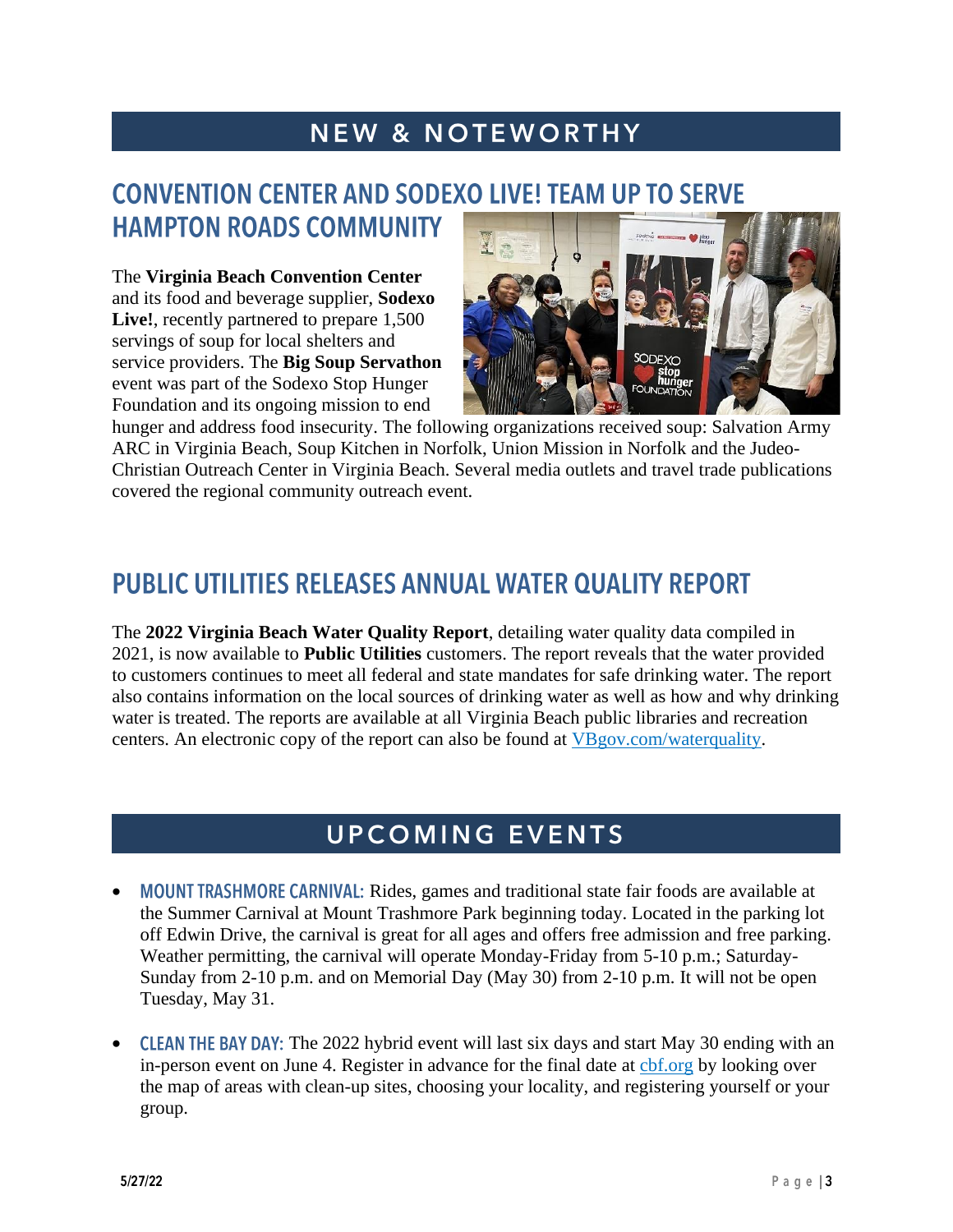

### **ATTACHMENTS**

- Virginia Beach Television (VBTV) Program Schedule | May 29 through June 4, 2022.
- 2022 Public Utilities Water Quality Report Brochure